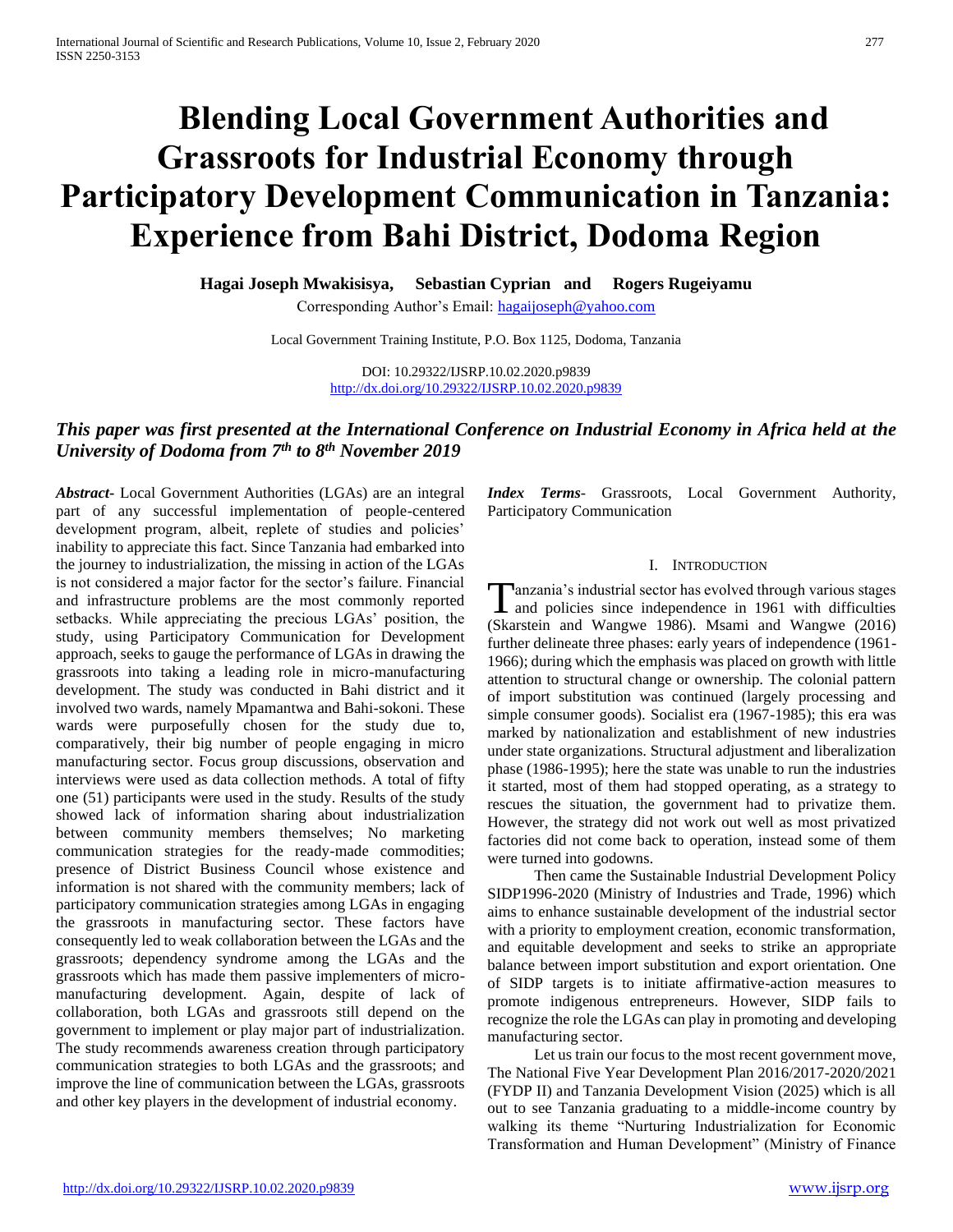and Planning, 2016). The FYDP II deserves credits for devoting a space unfolding the role of LGAs in achieving Local Economic Development (LED). The outlined supporting strategies for LED through LGAs include: Regions and LGAs tendering and procurement procedures are designed to favour small contractors and emerging businesses; Support businesses done by the disadvantaged communities; Investing in physical (hard) infrastructure by improving roads, sewerage systems, airports, etc. for businesses; investing in soft infrastructure including human resource development, institutional support and regulatory issues; marketing of LGAs' investment opportunities to local and international businesses, including supporting service centers that provide assistance and information to businesses that want to start operations in their respective areas of jurisdiction. More than any other policy, the FYDPII has gone miles by directly including the LGAs in realizing the LED.

 Whereas the FYDPII is to be recommended for giving the LGAs their due impetus, its strategies in achieving the LED are mainly on giving material support like: improving roads, sewerage systems and institutional assistance, making LGAs tendering mechanism that favours small businesses. The awareness creation through participatory communication or 'soft infrastructure' has received a slight mention. That is a conspicuous drawback as awareness creation is important in translating programs and plans into action.

 One would expect in the implementation of all the mentioned programs since independence, the LGAs would have taken a critical role and position. This chorological and policy account is a clear indication that industrial programs do not give the LGAs their due impetus as a crucial factor in building inclusive, well performing and sustainable industrial sector in Tanzania. The oversight of the LGAs role is also seen in studies on industrialization as well. For instance, Dihn and Monga (2013) and Ramis (2002) unravel the constraints to development of light manufacturing sector in Tanzania as inadequate power supply, inadequate transportation infrastructure, lack of entrepreneurial skills, lack of access to financial assistance and the absence of venture capital. In the study by Oni (2012) on failure of small industrialization in Nigeria, mismanagement and misappropriation of fund allocated for the purpose of supporting the small scale industries is reported. The missing of LGAs in industrialization process is not mentioned as a factor for backwardness in studies that investigate on the failures of the manufacturing sector, despite the fact that LGAs are an important avenue to bring the grassroots into policy implementation.

 The top-down decision making regime has been the most ineffective in terms of achieving sustainable development (Campbell and Shackleton 2001). When a policy is dictated by those in power the rural communities are relegated to the position of recipients and in turn they are alienated from resources they should rightfully control, manage and benefit from (Songorwa 1999, Ajayi and Otuya, 2006, Okon 2017, Orapin 1996). Alexander and McGregor (2000) conclude that a programme that does not include the community in its implementation fails. It is undisputed fact that top-down approach is less efficient in attaining sustainable development as these studies suggest, although they do not indicate how the LGAs can be used to ignite bottom-up methodology.

 The LGAs are veritable agent of development through grassroots participation (Ezeani 2006, Ozor and Nwanko 2008, Nwanko 2008, Adams 2008, Mwanga 2011). The grassroots are ordinary members of the community who have to take full control of the process and outcomes of development (Gupta et al., 2003; Seyfang & Smith, 2007). The role and position of local government in development process cannot be overemphasized. Mwankupili (2018) and Riwsuwan (2003) maintain that the aim to establish local government system was to encourage citizens' participation in public authority, development planning and implementation. It is the local government authority that creates an avenue for the grassroots to take part and be in control of development undertaking (Kheerajita and Florb 2013, Chambers 1983, Labaris and Yusuf 2013). Adamolekun (1983) adds that Local government means people's political instrument to participate in resource allocation, distribution and power acquisition and enabling the beneficiaries to desist being only passive receivers. Much as these studies acknowledge the importance of LGAs in development, their focus is not specifically on industrial economy.

 This study, therefore, seeks to gauge the performance of LGAs in drawing the grassroots into taking a leading role in micromanufacturing development through Participatory Development Communication Approach.

# II. THEORETICAL FRAMEWORK: PARTICIPATORY DEVELOPMENT COMMUNICATION APPROACH

 Tufte and Mefalopulos (2009) define Participatory Development Communication as an approach based on dialog, which allows the sharing of information, perceptions and opinions among the various stakeholders and thereby facilitates their empowerment, especially for those who are most vulnerable and marginalized. Singhal (2001) defines participatory communication as "a dynamic, interactional, and transformative process of dialog between people, groups, and institutions that enables people, both individually and collectively, to realize their full potential and be engaged in their own welfare." Therefore, participatory communication refers to two-way communication based on dialog between people, groups, and organizations, which empowers various stakeholders, especially the grassroots, to equitably share and exchange information, knowledge, and experience.

 The following characteristics of participatory communication approach by Cadiz (2005) will enhance our understanding on how it works for effective desired outcomes: (1) Communication between equals. This refers to the equality among all stakeholders. They can interchange the roles of the sender and receiver in two-way interaction. This means both the sender and receiver have been empowered (2) Problem-posing. This refers to the developer, expert, or facilitator acting as a mediator to facilitate the members to discuss together, not a solution provider. (3) Praxis, a cycle of action and reflection. This refers to the translation of information into communication practice in development. (4) Conscientizing. This refers to the growing of all stakeholders in understanding human, social, and development processes.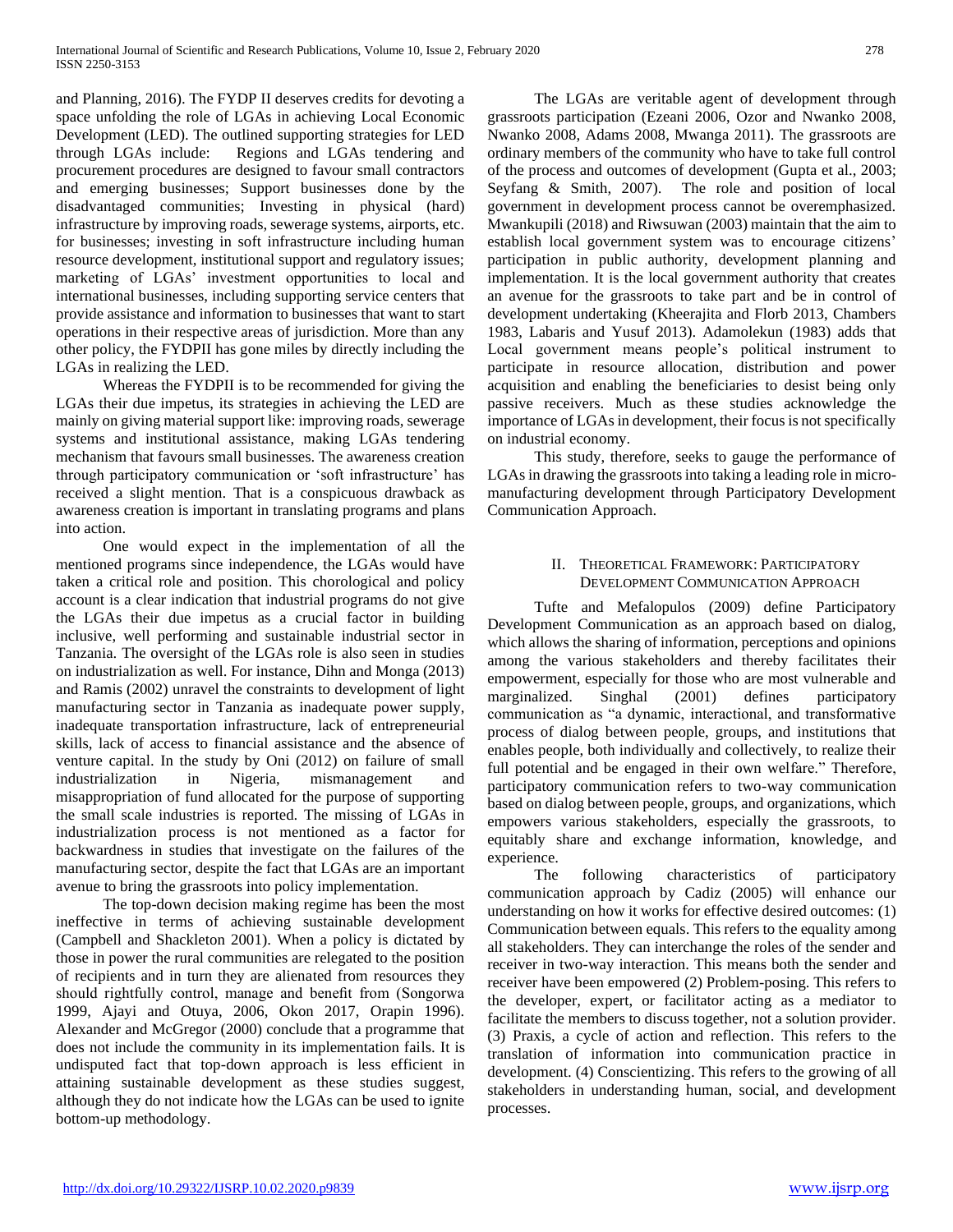# III. RESEARCH METHODS

# *Study Area*

 This study was done in Bahi district which is among the six districts of Dodoma region located in Central Tanzania. The district is located 50 km from Dodoma Region Headquarters, it is predominantly rural covering a total area of 544,842 ha (13% of total area of Dodoma Region) Lwelamira and Safari (2012). Being rural, Bahi district was purposively chosen since the study aims at assessing the collaborative response of LGAs and the grassroots to the Industrialization call. Moreover, it was prudent to use the study area with the mentioned feature to see how deep has the call for industrialization trickled down. Two wards were selected for the study, namely Bahi-Sokoni and Mpamantwa.

# *Data Collection*

 The methods used for data collection were unstructured interview, Focus Group Discussion, observation and documentary review. Unstructured interview was administered to the three (3) officials at the council levels, namely the District Executive Director (DED), District Community Development Officer (DCDO) and the District Planning Officer (DPLO). The information expected from these three was on policy and planning towards the implementation of the industrialization policy. The unstructured interview was also administered to the Ward Executive Officers and the Community Development Officers from Bahi Sokoni and Mpamantwa wards respectively. Unlike structured interviews, unstructured interviews allow probing, enabling the researchers to elicit a lot of desired information. With unstructured interview, the researcher may ask more questions after observing something, or requesting more explanations about something (Magigi 2015). In both Bahi and Mpamantwa, the Village Executive Officers (four (4), two from each Ward) were also administered with unstructured interviews. From the ward and village level the researcher was interested in getting understanding on the implementation of the industrialization policy. These members of LGAs were purposefully chosen for interviews as they are key informants.

 Again, researchers conducted an interview with 12 people, 6 from each ward, who run micro-manufacturing activities. These were carpenters, metal workers, as well as weavers and brick makers. The researchers used snowballing to get the respondents and participants for FGD. The WEO identified few respondents who in turn identified others.

 Also, a total of four (4) Focus Group Discussions (FGD) were conducted (two FGD for each wards were organized). For each ward, the FGD were composed of 7 members from groups running small manufacturing enterprises, individuals with skills or run small manufacturing enterprises, namely; carpenters, metal workers, weaving and brick makers. Other participants in FGD were those whose activities have the potential to spur micromanufacturing growth were gardeners, farmers, herders, making a total number of 28 participants for all the four FGDs. The researchers used snowballing to get the participants for FGD. With FGD the researcher wanted to delve into the subject by aiming to know the awareness about micro-manufacturing sector among the respondents, and if there is any support or collaboration with the LGAs. This made a total of fifty-one (51) participants that were included in the study.

 Moreover, Observation was also another method used in collecting data. Through observation the researchers were able to get information that respondents knowingly or unknowingly could not give. For instance, the relationship between the grassroots and their leaders, as well as the resources available in the area. The document reviewed was Bahi Profile from which the researchers found the information about population and available resources in the study area.

# *Data Analysis*

The data were transcribed verbatim. A thematic approach was used to analyse the study findings. Significant stages that was used in analysis were; one, coding of files notes and transcripts, two, examination and interpretation of the resultant codes into descriptive themes and lastly the interpretation of themes into abstract analytical themes.

### IV. RESULTS

This part presents the result of the study findings. It reveal the communication related stumbling blocks to industrial economy in Tanzania. It shows how poor communication paralyses the manufacturing sector in the study area. In that sense, the following results were revealed based on the idea of theoretical framework guiding the study.

 *Information gap in terms of knowledge about the implementation of industrialization agenda***.** At the district council level industrialization is understood to emanate from the grassroots. During the interviews the District Director, District Planning Officer and Community Development officer maintain that people should organize themselves and use the available resources to start their own small industries. According to these officials, people, for instance, who do gardening can process products like fruits, vegetables or tomatoes to add their value for marketing. The District Director when interviewed said that:

> *"Implementing industrial economy, people should embark in starting small factories on their own. They should not sit and wait for the government or any other organization to do that for them."*

The DPLO added that;

*"For those who are engaging in gardening, they can start small processing plants to add value to their products, which will see them getting more profit*."

At the level of District Council, it is well understood that industrialization process begins at the grassroots level. The people should be at the center and thus, drivers of the process.

 On the contrary, the grassroots believe the factories will be built by the government. Majority are waiting for the government to build factories in their villages. One of the brickmaker said that;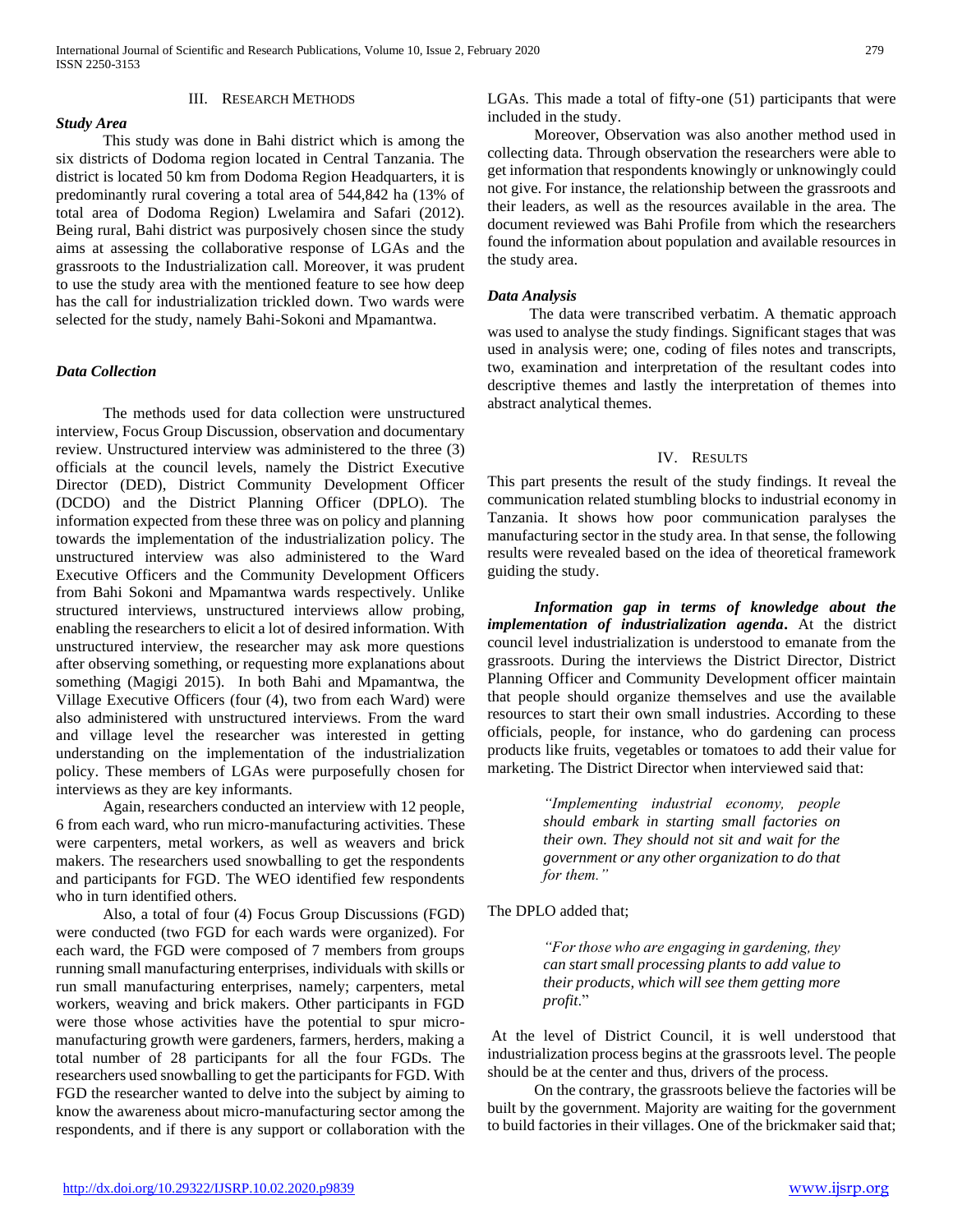*"We are ready for industrialization, let the government build factories for us to work in them."*

The carpenter added that;

*"After the launching of the industrialization campaign we are eagerly waiting for the government and other investors to come and build factories in our village and create jobs for us."*

The same was observed among the WEOs, village and hamlet leaders. There is no shared understanding of implementation of the industrialization agenda at all levels. When the government launched the industrialization campaign, it gave directives to all the LGAs in the country to set aside lands for building factories and the related activities. During the study it was found that ward councilors, WEOs and village chairpersons from both Bahi Sokoni and Mpamantwa are unaware of their responsibilities especially those pertaining to industrialization. They hold that their duties end- up with ear-marking areas for industrial activities. They wondered why the government has not yet started building factories in those areas. Additionally, they want the government to form an organ that will be responsible for monitoring the industrialization process. If a lot is to be thus left on the shoulders of the central government, industrialization is on the bumpy road.

 *Lack of consultations and Interactions between local communities, village, ward and council management team.*  Consultation and interaction is supposed to provide a forum for all stakeholders from the District Council level to the grassroots in manufacturing sector to deliberate on various issues including challenges. The study found no forums for sharing pertinent issues about manufacturing sector. The following are some of the problems hurting the industrialization process as a result of lacking a forum to deliberate them;

 *Pests and diseases*: Gardening produce serve as important raw materials for industries. One of the important economic activities in Mpamantwa village is gardening. The crops mainly produced are vegetables, tomatoes and onions. These gardens are attacked by pests and diseases. At least each farmer has a whole of the nursery being affected and so no transplanting can be done. The same can be said about mature plants. This has adversely impacted on the production. And since there is no concerted rolling back efforts by both the community and the LGAs, pests and diseases are becoming persistent and widely spreading. The problem is not known to the local authority. This has made some farmers to abandon gardening in despair, they find no need to invest a lot of effort, time and money on gardening while getting little or even nothing in return. To put it into perspective, when there is low pests and diseases prevalence, 1 acre produces up to 100 buckets of tomatoes or 1 ton of vegetables. This is contrary to paltry 20 to 30 buckets of tomatoes or 200 to 300 kilograms of vegetables during high prevalence of pests and diseases per the same 1 acre.

 *Shortage of water:* There are six points supplying water in Bahi-Sokoni village. The population has grown and the water supplying points that were built years back cannot suffice the current population that has risen to, according to the village

chairman, more than 14,000 people. This problem is aggravated by unwillingness of the LGAs and the people to mobilize themselves to dig and build more wells. This village is part of catchment area of the extensive Sulungali dam which sprawls from Bahi to Manyoni district. Big as it is, the dam is not perennial, it exists only during years with good rain. In Mpamantwa village where gardening is a major activity, shortage of water poses a big challenge since gardens need regular watering for good harvest. During rainy season water is easily reached at around 10 meters or so underground and so each person makes sure has a well right within the plots he cultivates. This situation changes in dry season, most of the wells become dry, only few survives, with little water, nonetheless. Water insufficiency makes farmers leave some of their plots uncultivated, this in turn causes free fall in yields.

 *Insufficient Power:* Not all the areas in both Bahi and Mpamantwa wards are connected to the national grid. For example, Mkakatika village in Bahi wards which has about 18 hamlets, 11 are connected while 7 are not connected. In Mpamantwa village 2 out 7 hamlets are not connected. Some vitongoji like Uhelela and Chimila in Mpamantwa ward are not connected to national grid and thus lack power. Almost every village in these two wards has areas which have no power. The shortage of power hampers the metal works industry like welding which is impossible without electricity. Places where there is no power spot no metal work factory.

*There is lack of effective communication strategies to market their read-made products which has led to a very small market***:** The market for both Mpamantwa and Bahi Sokoni villages to sell their products is during market days, which are thrice a month. Most of the customers in these market days are people from within the said villages and those from neighbouring villages and wards. The other place that serve as market for their commodities is Bahi railway station. This is indeed a small market that cannot absorb all the items made in these villages. More over there is need to add value to the products. For instance, Bahi-Sokoni village has good number of people who engage in rice production and most of the buyers come from outside Bahi, but low market price is a challenge. Paddy which is rice in husky is sold at a very low price, for example, at a time of interview, in 2018, the price had plummeted from 80,000/-(35.5\$) to 40,000/- (17.7\$) Tanzanian shillings. According to the interviewees, for them to sell their rice at a good price they need threshing machines to add value to their product.

 Mpamantwa tomato producers face both small market and low price. The main buyers of their produces are small vendors, most of them, dwellers to Mpamantwa ward. This is a small market which is composed of people with small capital. A vendor may buy1 or 3, in rare cases 10 buckets of tomatoes. The price for 1 bucket of tomatoes varies from year to year depending on the amount of production. For instance, in 2017 there was good harvests because of low pests and diseases attack, thus 1 bucket of tomatoes was sold at 3,000/-( 1.3\$) In 2018, the high prevalence of pests and diseases has consequently led to low yield, the price of 1 bucket has shot to about 15,000/- (6.6\$) and 16,000/- (7.1\$) Tanzanian Shillings.

 *Absence of extension officers*: Both Bahi-Sokoni and Mpamantwa villages lack the VEOs, agriculture extension officers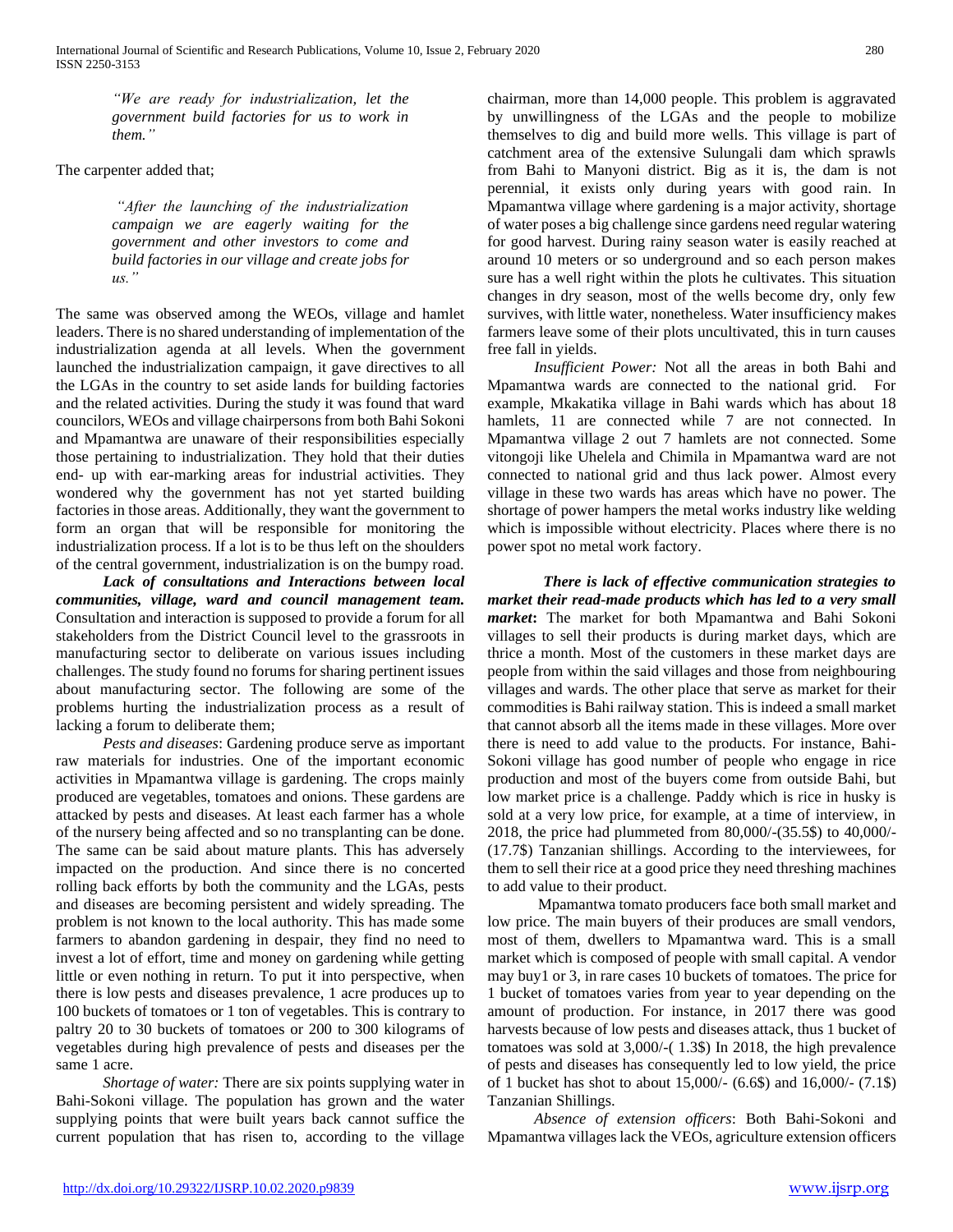and community development officers. For instance, in Mpamantwa, the pests and diseases attacking their gardens have become so persistent because there are no agriculture extension officers, this has consequently led to dwindling in productivity. In both places, the village chairpersons as well as the WEOs claimed that they are sometimes forced to use teachers to give technical advice and skills to the people engaging in different activities like gardening. The absence of extension officers has proved to be an impediment to many development undertakings in Mpamantwa and Bahi-Sokoni. The members of these communities have nowhere to run to when confronted with a challenge in their economic activities. As Anaeto et al (2012) put it, the importance of an extension officers cannot be overemphasized: they are advisers, a technicians and middlemen operating between the government and the grassroots, change agents, consultants and advocates helping the people to identify their problems and find their own solution. Extension officers translates government policies into actions, thus their importance cannot be overemphasized.

 Therefore, some or all of these problem could be done away with or their impact lessened if there were consultation and close interactions among the stakeholders. Consultation is very important way a community can handle the challenges it is facing. Industrialization cannot grow in the prevalence of those challenges.

 *Avoidance of leaders to meet their people*. Problem faced by grassroots are not shared with the LGAs officials shy to meet the people to avoid being asked questions on various issues including industrialization. The grassroots do not see the LGA as a partner in business. The District council knows very little about people's problem because of its laxity to convene meeting or visiting people engaging in small scale factories. When asked if they regularly visit people running small industries, the DCDO said:

> *"We don't visit them regularly, if there were any problem we could have been informed. In very rare cases a ward executive may invite me to attend a meeting and give some clarification on certain issues."*

Community members (grassroots) think that leaders at the District Council are avoiding them. One of the participant during FGD said;

> *"They don't want to meet us, they are avoiding us, and they think if they meet us we will tell them a lot of problems which they can't help us solving."*

The same was is seen with village and ward leaders. The village chairperson said:

> *"It is difficult to visit all the people running small industries, we think the meetings we convene quarterly are enough for understanding their problems."*

This avoidance of leaders to meet the people strips them of the status of being partner in business.

*No record is kept by the village chairperson or WEOs of people engaging or with knowledge of small scale industries*. Members of the community as well as the LGAs admit that there are good of number of youth have knowledge in carpentry, mechanics, masonry and welding. The researchers met some of them and were able to see some of their works. The village chairperson and WEOs as well as the district council do not have them in their records. Having them in records helps to know their number and kind of support they may need. It is difficult to deal with the problems of people whose presence and activities are not known. Village chairpersons and ward executive from both Bahisokoni and Mpamantwa admitted not to have record of any person engaging in micro-manufacturing. On having a record both village and ward leaders shared this comment:

> "*We don't have a culture of putting in records people who engage in industrial related activities*."

*Grassroots and lower LGA level's ignorance of the existence of District Business Council*. The grassroots who are supposed to be the major beneficiaries were found to be completely ignorant of the existence of the District Business Council. This casts doubt on the way the representatives from the business community from each ward are chosen. It is hard to imagine how those representatives are chosen without involving the WEOs or VEOs. The whole process of getting the representatives is not participatory as it is supposed to be. Most of the representatives chosen are friends and those known to the district council officials as revealed by the District Planning Officer said that:

> "*I know some of them (business people) personally*."

The business council is little known at the ward and village level. During the interviews, the Bahi Sokoni and Mapamantwa ward executive officers (WEOs) shared the following comment about the District Business Council:

> *"We know very little about the council; we only hear some people talking about it."*

No feedback goes to the grassroots after the business council meetings. The council meetings are done four times a year but there is no trickle down effects of this council. The issues discussed in the council are not shared with the ward, village leaders and grassroots. The process of appointing the representatives to the council is not participatory. This makes the business council less effective in as far as the development of small scale industries is concerned.

*Lack of transfer of knowledge and skills in micromanufacturing sector.* This study found four women aged above forty-five with weaving skills transfer and had a FGD with them. When they were asked how they came to get that skills, they said: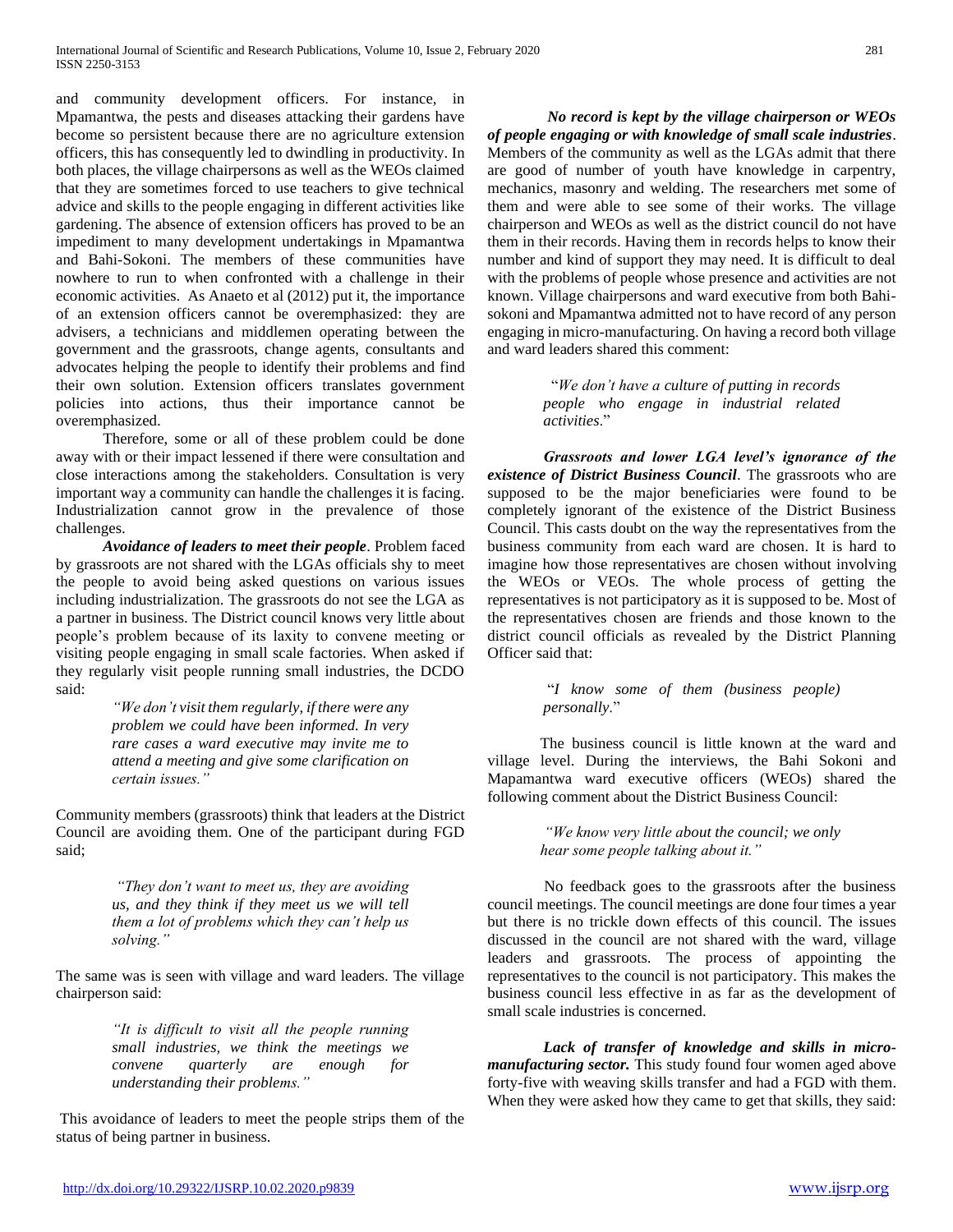*"We learned from our parents. Our parents were good in weaving in their youth age."*

However, that knowledge and skills is not being communicated to the younger generation, as a result the number of weavers is decreasing alarmingly. The following were the reasons for older generation not transferring the weaving skills to the young generation:

 *Formal education:* it was found that most of the time the children are fully engaged in formal education. With many schools built in each Ward the number of school going children has increased tremendously, and upon arrival home, they have to do the assignment the teachers gave them at school. This has reduced the contact time between parents and children, during which sharing skills like weaving could take place. One of the parents during data collection had this to say;

> *"There is no enough time for a parent to train a child how to weave, most of the time our children are in schools. No parent would like to disturb the school going child with weaving skills training, we don't want to overwork our children, let them go to school first."*

*Negative attitude towards traditionally made baskets:*  The traditionally made baskets face competition from the plastic baskets, people associate the plastic baskets with modernity. This attitude is contributed by readily availability of plastic baskets, found in almost each shop. On the contrary the traditional baskets are scarce which is caused by not only the long time it takes to make them but also the small number of weavers.

# *Lack of awareness creation subsequently dependence syndrome of both the LGAs and the grassroots*

 The study revealed a close relationship between lack of awareness and dependence syndrome. From the LGA rankings to the grassroots, industrialization is perceived as a process to be carried out by the central government or any outside organ.

 *At the District level:* This study found a close relationship between lack of awareness and dependence syndrome. The former causes the latter. Dependence syndrome is seen right from the district council down to the grassroots. Officials at the district council including the District Executive Director (DED) understand very well that people lack awareness on how industrialization should take place and who is responsible to bring industries. Nevertheless, they do not think awareness creation is one of their duties. For instance, the District Planning Officer (DPLO) said;

> *"The biggest constrain we face in as far as industrialization is concerned is lack of awareness among our people. We need people or an organization which can work zealously on creating awareness among the communities, make them understand that they are the ones to build factories and not the government."*

The same was echoed by the DED. Thus, the top brass of the LGAs does not own the process of industrialization, they depend on outsiders.

 *At the grassroots:* Few youths are known to be running their small scale industries despite a good number of them having knowledge of the same. During this study it was found that there are youths with knowledge in masonry, metal works, gardening, carpentry, pottery and weaving who are idle and jobless. They are untapped resources. This is a clear indication of lack of awareness among the youth. They feel are incapable to run any factory, however small, this reveals dependence syndrome which is weighing down their commitment and creativity to start small scale industries. Some of the youths were quoted as saying: because communities are incapable to start and handle the process. This is an outcome of lack of awareness that has, consequently, led to dependence syndrome and lack of the sense of ownership among the communities

# V. DISCUSSION OF THE RESULTS

 This part discusses the collaboration between LGAs and the grassroots in development of micro-manufacturing sector in the light of characteristics of Participatory Development Communication framework as explained by Tufte and Mefalopulos (2009), Singhal (2001) and Cadiz (2005). Participatory Development Communication is an approach that brings together all the actors through dialogue and interaction in accomplishment of any development project. The discussion is centered on the characteristics of the framework as below.

 *Communication between equals***.** This refers to the equality among all stakeholders. They can interchange the roles of the sender and receiver in two-way interaction. This means both the sender and receiver need to be empowered. In Mpamantwa and Bahi-sokoni wards there exists a communication gap between the LGAs and the grassroots. When asked about the existence of District Business Council (DBC), which is an important tool for development of industries, all the 28 FGD participants said they did not know anything about its existence.

 The problems faced by the citizens are not mutually discussed by the key stakeholders, namely the LGAs and the grassroots. The participants, during the FGD were able explain a number of problems they face like market for their products, pests and diseases in their crops, water shortage. However, DED, DPLO and DCDO failed to specifically identify them. Moreover, the study found lack of close interaction between leaders and their people. The people are not free to approach the district council for any inquiry or support.

 *Problem-posing***.** This refers to the developer, expert, or facilitator acting as a mediator to facilitate the members to discuss together, not a solution provider. Both Bahi-sokoni and Mpamantwa wards lack a facilitator to pose a problem and let the LGA and the grassroots who are the key stakeholders come up with a solution. According to Adamolekun (1983), through problem-posing, local government becomes people's political instrument to participate in resource allocation, distribution and power acquisition and enabling the beneficiaries to desist being only passive receivers. Consequently, both the LGAs and the people wait for the government and non-government organization to come and provide solutions for their problem. Without problemposing creativity cannot be ignited among the community. For example, the DED and the DPLO were of the idea that awareness creation among the people should be done by an NGO.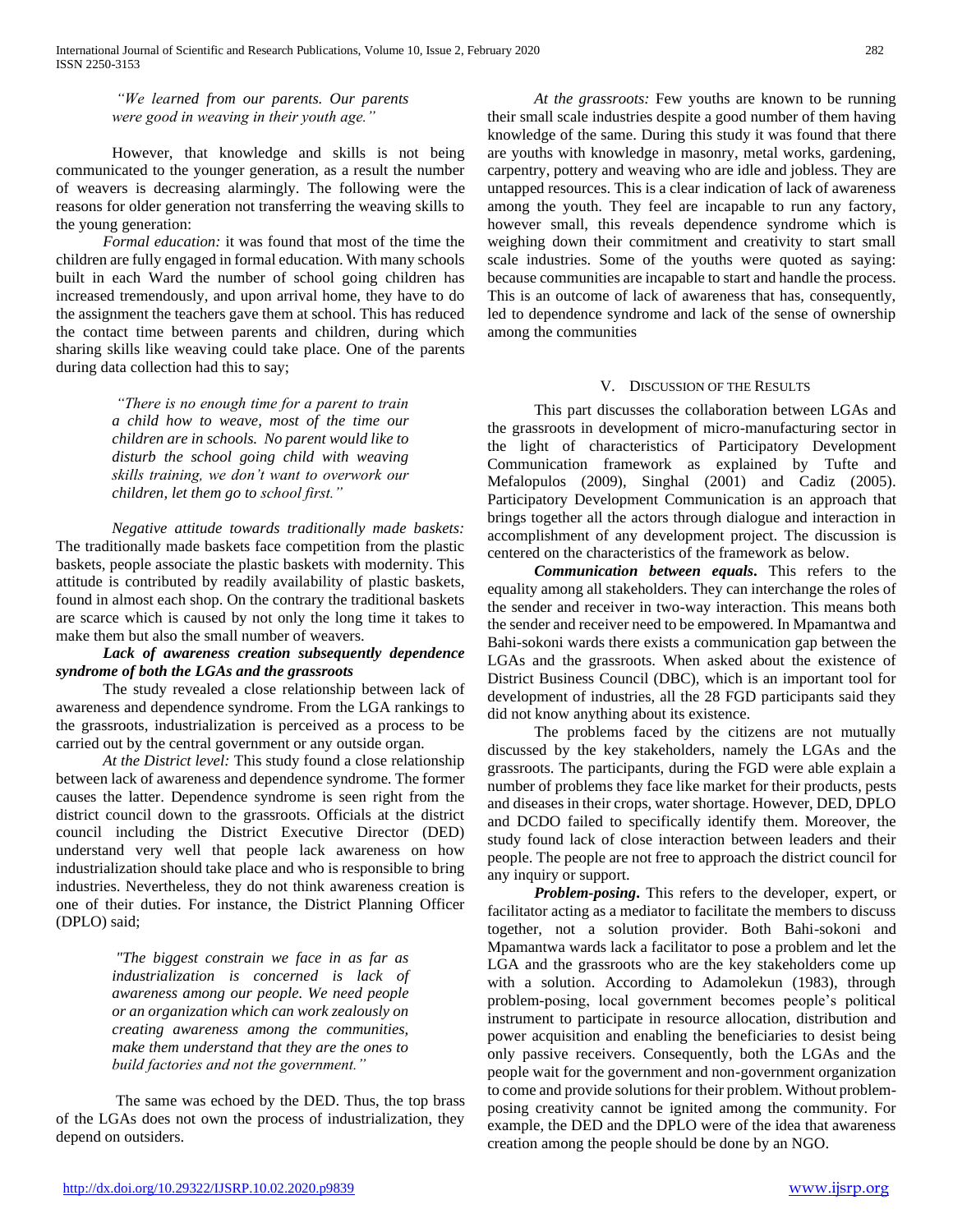*"We will be able to industrialize only if the NGOs and other volunteers come and conduct awareness creation to our people."*

Also the participants in the FGD said they are waiting for the government to bring industries for them so that they can get employed.

> *"We are eagerly waiting and ready to release our lands for the government to build factories on them."*

This is a clear indication of dependence syndrome, thus there is a need for an expert or a facilitator who will enable them to feel responsible for the solutions to the problems they face.

 *Praxis.* Tufte and Mefalopulos (2009) hold that for sustainable development, each project being implemented by community has to constitute a cycle of action and reflection. This refers to the translation of information into communication practice in development. The study did not find this important practice in both wards. There is no culture of the LGAs and their citizens sitting together to decide on the actions to be done towards industrialization and their implementation. Actions and their implementation are followed by the reflection in as far as industrialization is concerned, reflection aims at assessing what has been done, how far have the plans been achieved and setting the future course of action. Both the LGAs and the grassroots admitted not to have that arrangement.

 *Conscientizing.* This refers to the growing of all stakeholders in understanding human, social, and development processes. In this study it was found that the understanding on who is supposed to own the process of industrialization is very minimal among both the LGAs and the citizens. The following responses indicate misconception of industrialization:

> *"We have persuaded the people to release some of their lands on which the government should construct the factories"*

The WEO was quoted as saying.

*"We are eagerly waiting for the government to bring us the factories for us to work in them"*

# This idea was shared by all the participants in FGD*.*

 Both the LGAs and the citizens do not own the process of industrialization, their understanding is that it is the government which is responsible for the process. They wait for the outsiders to do everything for them. Singhal (2001) and Cadiz (2005) posit that participatory development can readily be attained if preceded by conscientization of the primary stakeholders. Conscientization raises the understanding of the community members' as being the key implementers of industrialization process.

 With well effected Participatory Development Communication, the primary stakeholders namely; LGAs and grassroots, are capable and willing to become involved in the process and take part in decision-making. Outsiders are equal partners, but the community, who are the primary stakeholders, make the final decisions as ownership and control of the process rests in their hands. This means that the outsider may come to Mpamantwa and Bahi-sokoni as the problem-poser not a solution provider. The outsider who may be a facilitator or an expert is to enable them to own the process of industrialization and start its implementation.

### VI. CONCLUSION

 There is a relationship between industrialization awareness and achievement of industrialization vision. People at the grassroots are still not aware of their role in industrialization process due to lack of education and capacity. They still think that it is the government that has to run the industrialization process. At the same time, despite the fact that LGAs are somehow aware of the industrialization, they also still wait or depend on the central government on the process. Awareness on industrialization is as needed as possible for both LGAs and grassroots to fasten the process and realize the industrialization vision.

# VII. WAY FORWARD

# *Awareness creation through Participatory Communication Approach*

 Creation of awareness among the stakeholders is highly needed among the district level, which is the highest level of LGA to the grassroots. Awareness boosts participation and selfconfidence among the key players. It makes everyone feel responsible and capable to undertake a business however big it may appear to them. With awareness creation dependence syndrome will be reduced if not eliminated. The people in Mpamantwa and Bahi-sokoni wards will stop looking up to the government to build factories for them, they are the key players themselves.

Moreover, active participation among the people leads to effective utilization of the available resources like land, water and the people themselves. There is abundance of resources that are lying unutilized and underutilized in Mpamantwa and Bahi-sokoni wards. These resources when fully utilized will help in solving some of the predicaments standing on the way to industrialization. *Improvement of cooperation between the LGA and the grassroots*

 There is also a need to improve the lines of communication and cooperation between the LGA and the grassroots. The community will be able to face their problems successfully, if leaders and the people are closely cooperating. Council Management Team (CMT), Ward Executive Officers, Village Executive Officers, *Kitongoji* officials should work closely with the people, with the intention of understanding their problems. The District Business Council should be representative enough and the methodology to get members should also be inclusive. Problems felt at the grassroots should also be familiar to the local administrators. The administrators should not be posing as problem solvers, but partners in business.

It is imperative to make the use of an interactional and transformative dialog involving experts in equipping LGAs and the grassroots; to create a sense of ownership, commitment and enable them to realize their full potential; to create collaboration between the LGAs and the people engaging in small scale industries.